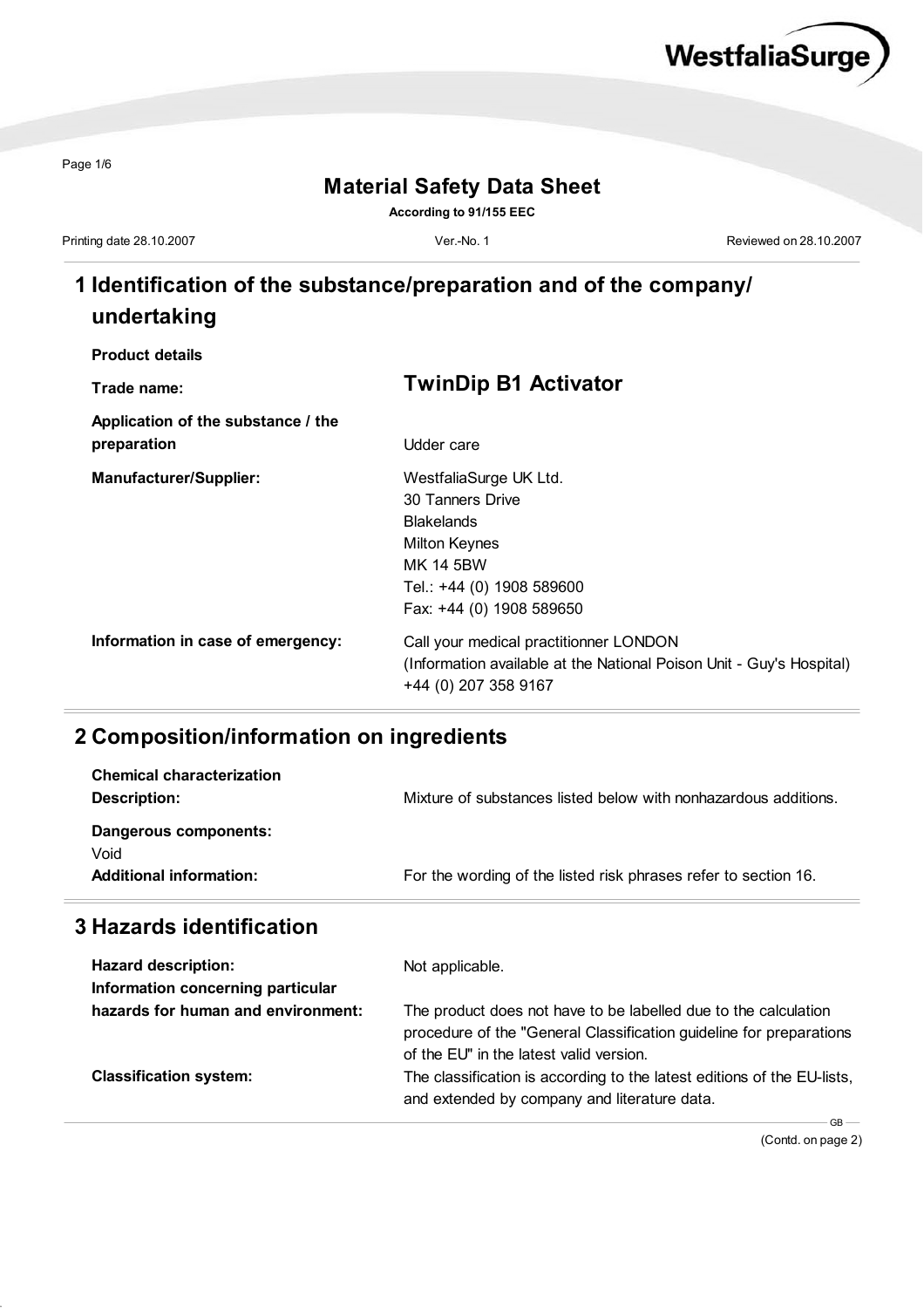

Page 2/6

### **Material Safety Data Sheet**

**According to 91/155 EEC**

Printing date 28.10.2007 **Ver.-No. 1** Ver.-No. 1 **Ver.-No. 1** Reviewed on 28.10.2007

# **Trade name: TwinDip B1 Activator**

(Contd. of page 1)

#### **4 First-aid measures**

| <b>General information:</b> | No special measures required.                              |
|-----------------------------|------------------------------------------------------------|
| <b>After inhalation:</b>    | Supply fresh air; consult doctor in case of complaints.    |
| After skin contact:         | Rinse with warm water.                                     |
|                             | If skin irritation continues, consult a doctor.            |
| After eye contact:          | Rinse opened eye for several minutes under running water.  |
| <b>After swallowing:</b>    | If symptoms persist consult doctor.                        |
|                             | Do not induce vomiting; call for medical help immediately. |

#### **5 Fire-fighting measures**

| Suitable extinguishing agents: | CO2, powder or water spray. Fight larger fires with water spray or                                      |
|--------------------------------|---------------------------------------------------------------------------------------------------------|
|                                | alcohol resistant foam.                                                                                 |
| <b>Protective equipment:</b>   | Wear self-contained respiratory protective device.                                                      |
| <b>Additional information</b>  | Dispose of fire debris and contaminated fire fighting water in<br>accordance with official regulations. |

#### **6 Accidental release measures**

| Person-related safety precautions:            | Ensure adequate ventilation                                          |
|-----------------------------------------------|----------------------------------------------------------------------|
|                                               | Use respiratory protective device against the effects of fumes/dust/ |
|                                               | aerosol.                                                             |
|                                               | Wear protective clothing.                                            |
| <b>Measures for environmental protection:</b> | Do not allow to enter sewers/ surface or ground water.               |
| <b>Measures for cleaning/collecting:</b>      | Absorb with liquid-binding material (sand, diatomite, acid binders,  |
|                                               | universal binders, sawdust).                                         |
| <b>Additional information:</b>                | No dangerous substances are released.                                |

#### **7 Handling and storage**

| Handling:                              |                               |                    |
|----------------------------------------|-------------------------------|--------------------|
| Information for safe handling:         | Keep receptacles closed.      |                    |
|                                        | No special measures required. |                    |
| Information about fire - and explosion |                               |                    |
| protection:                            | No special measures required. |                    |
|                                        |                               | (Contd. on page 3) |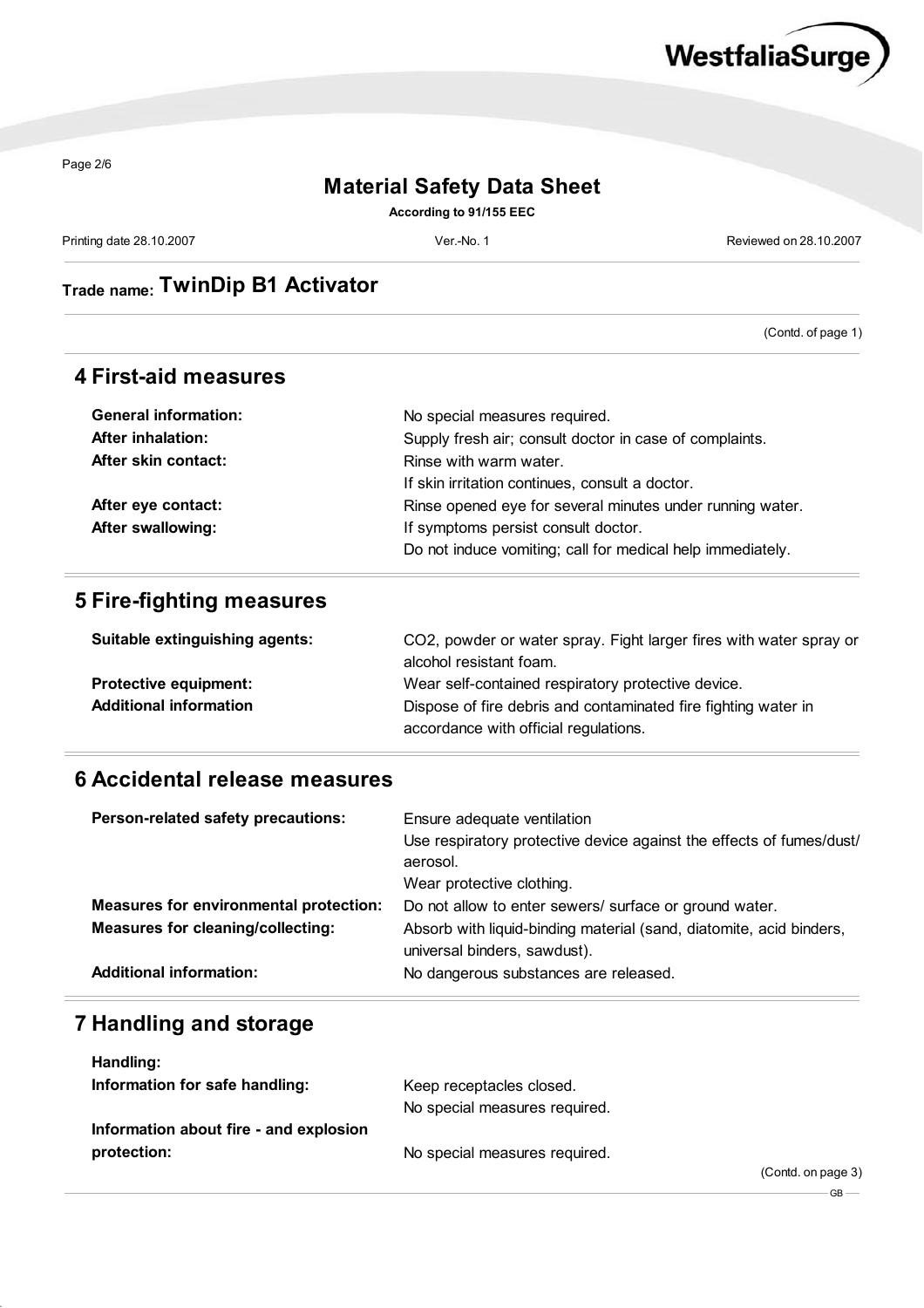

Page 3/6

### **Material Safety Data Sheet**

**According to 91/155 EEC**

Printing date 28.10.2007 Ver.-No. 1 Reviewed on 28.10.2007

# **Trade name: TwinDip B1 Activator**

(Contd. of page 2) **Storage: Requirements to be met by storerooms** and receptacles: **and receptacles:** Store only in unopened original receptacles. **Information about storage in one common storage facility:** Store away from foodstuffs. **Further information about storage conditions:** Protect from frost. Protect from contamination. **Class according to regulation on flammable liquids:** Void

#### **8 Exposure controls/personal protection**

| Additional information about design of<br>technical facilities:                           | No further data; see item 7.                                                                                                                                        |
|-------------------------------------------------------------------------------------------|---------------------------------------------------------------------------------------------------------------------------------------------------------------------|
| Ingredients with limit values that require monitoring at the workplace:<br>the workplace. | The product does not contain any relevant quantities of materials with critical values that have to be monitored at                                                 |
| <b>Additional information:</b>                                                            | The lists valid during the making were used as basis.                                                                                                               |
| Personal protective equipment:<br><b>General protective and hygienic</b><br>measures:     | The usual precautionary measures are to be adhered to when<br>handling chemicals.                                                                                   |
| <b>Respiratory protection:</b><br><b>Protection of hands:</b>                             | Not necessary if room is well-ventilated.<br>Protective gloves                                                                                                      |
| <b>Material of gloves</b>                                                                 | The selection of the suitable gloves does not only depend on the<br>material, but also on further marks of quality and varies from<br>manufacturer to manufacturer. |
| Eye protection:                                                                           | Goggles recommended during refilling                                                                                                                                |
| <b>Body protection:</b>                                                                   | Protective work clothing<br>$GB -$                                                                                                                                  |

(Contd. on page 4)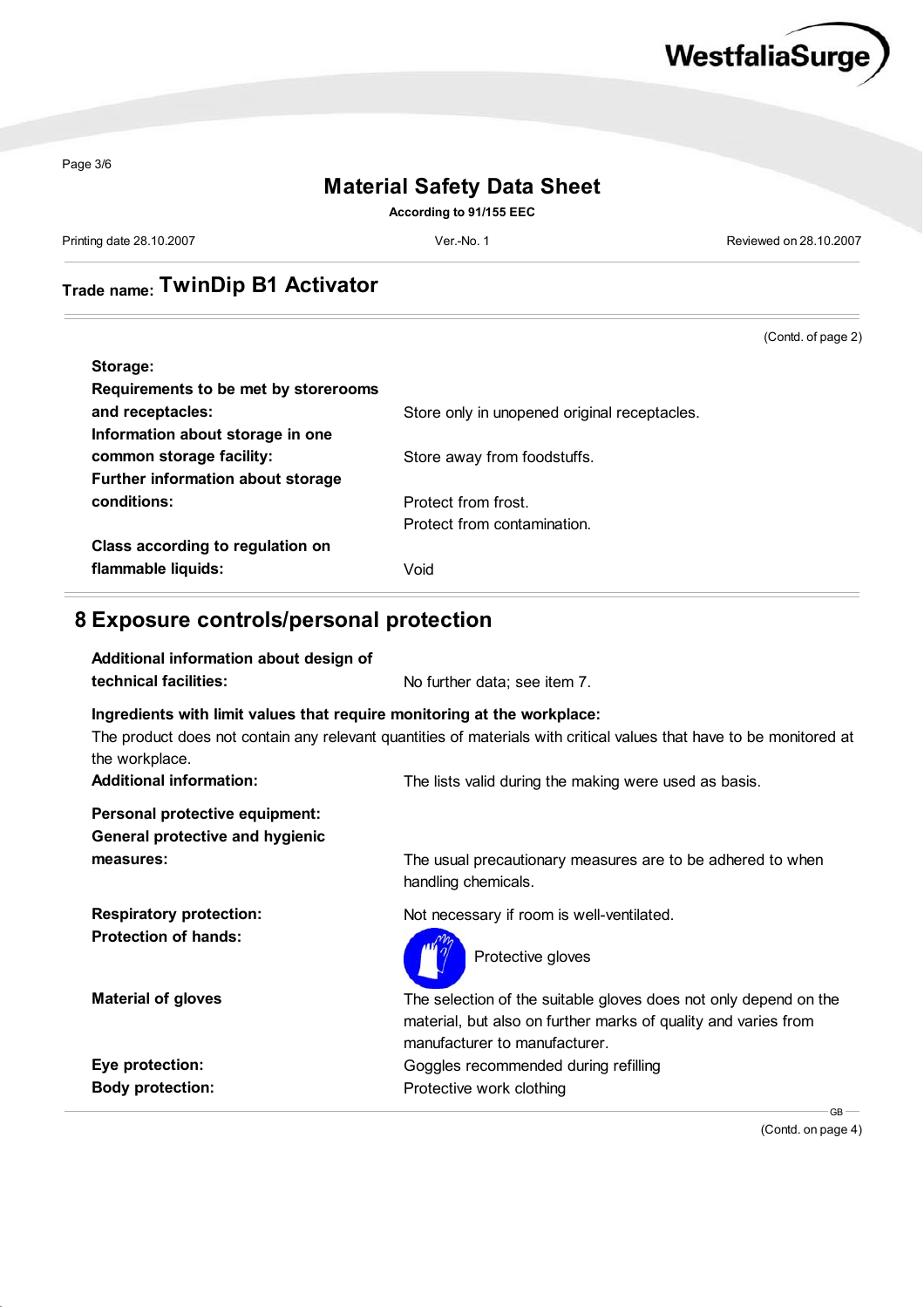

Page 4/6

## **Material Safety Data Sheet**

**According to 91/155 EEC**

Printing date 28.10.2007 **Ver.-No. 1** Ver.-No. 1 **Ver.-No. 1** Reviewed on 28.10.2007

**Trade name: TwinDip B1 Activator**

(Contd. of page 3)

## **9 Physical and chemical properties**

| <b>General Information</b>          |                                               |
|-------------------------------------|-----------------------------------------------|
| Form:                               | Fluid                                         |
| Colour:                             | Light orange colour                           |
| Odour:                              | Product specific                              |
| <b>Change in condition</b>          |                                               |
| <b>Melting point/Melting range:</b> | Undetermined.                                 |
| <b>Boiling point/Boiling range:</b> | Undetermined.                                 |
| Flash point:                        | Not applicable.                               |
| Self-igniting:                      | Product is not selfigniting.                  |
| Danger of explosion:                | Product does not present an explosion hazard. |
| Density at 25°C:                    | $1.02 - 1.03$                                 |
| Solubility in / Miscibility with    |                                               |
| water:                              | Not miscible or difficult to mix.             |
| pH-value:                           | $2 - 4$                                       |
| <b>Solvent content:</b>             |                                               |
| Water:                              | 62.8 %                                        |

## **10 Stability and reactivity**

| Thermal decomposition / conditions to be |                                                       |
|------------------------------------------|-------------------------------------------------------|
| avoided:                                 | No decomposition if used according to specifications. |
| <b>Dangerous reactions</b>               | No dangerous reactions known.                         |
| Dangerous decomposition products:        | No dangerous decomposition products known.            |

## **11 Toxicological information**

| <b>Acute toxicity:</b>          |                               |  |
|---------------------------------|-------------------------------|--|
| <b>Primary irritant effect:</b> |                               |  |
| on the skin:                    | No irritant effect.           |  |
| on the eye:                     | No irritating effect.         |  |
| <b>Sensitization:</b>           | No sensitizing effects known. |  |
|                                 |                               |  |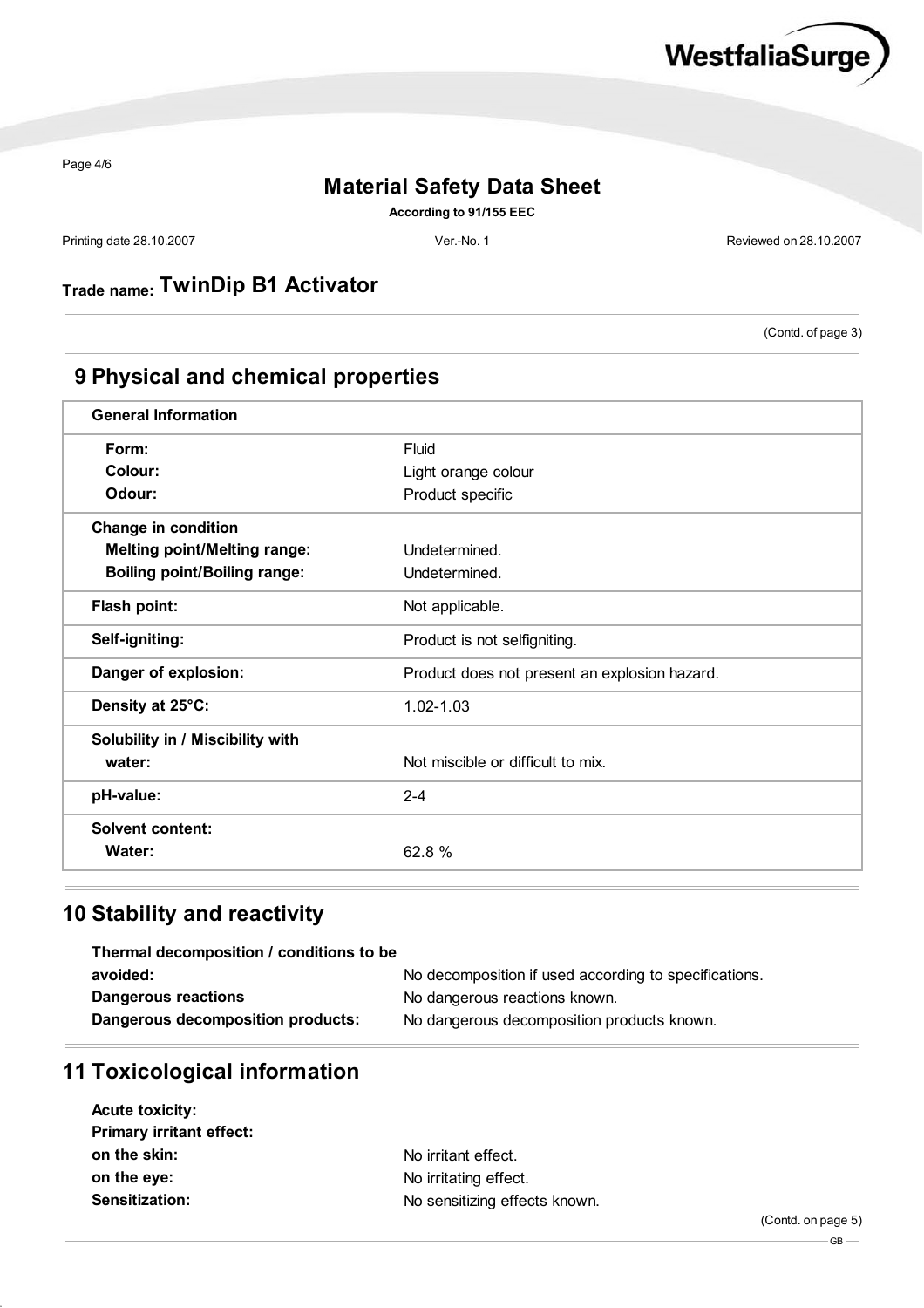

Page 5/6

 $\frac{1}{2}$ 

## **Material Safety Data Sheet**

**According to 91/155 EEC**

Printing date 28.10.2007 **Ver.-No. 1** Ver.-No. 1 **Ver.-No. 1** Reviewed on 28.10.2007

# **Trade name: TwinDip B1 Activator**

| (Contd. of page 4)<br>The product is not subject to classification according to the<br>calculation method of the General EU Classification Guidelines for<br>Preparations as issued in the latest version.<br>When used and handled according to specifications, the product<br>does not have any harmful effects to our experience and the |
|---------------------------------------------------------------------------------------------------------------------------------------------------------------------------------------------------------------------------------------------------------------------------------------------------------------------------------------------|
| information provided to us.                                                                                                                                                                                                                                                                                                                 |
|                                                                                                                                                                                                                                                                                                                                             |

| <b>General notes:</b> | Water hazard class 1 (German Regulation) (Self-assessment):       |
|-----------------------|-------------------------------------------------------------------|
|                       | slightly hazardous for water                                      |
|                       | Do not allow undiluted product or large quantities of it to reach |
|                       | ground water, water course or sewage system.                      |

## **13 Disposal considerations**

| <b>Product:</b>                      |                                                             |
|--------------------------------------|-------------------------------------------------------------|
| <b>Recommendation</b>                | Hand over to hazardous waste disposers.                     |
|                                      | Smaller quantities can be disposed of with household waste. |
| Uncleaned packaging:                 |                                                             |
| <b>Recommendation:</b>               | Disposal must be made according to official regulations.    |
| <b>Recommended cleansing agents:</b> | Water, if necessary together with cleansing agents.         |

# **14 Transport information**

| Land transport ADR/RID (cross-border)<br><b>ADR/RID class:</b> |                |                    |  |
|----------------------------------------------------------------|----------------|--------------------|--|
| <b>Maritime transport IMDG:</b>                                |                |                    |  |
| <b>IMDG Class:</b>                                             |                |                    |  |
| Marine pollutant:                                              | N <sub>o</sub> |                    |  |
| Air transport ICAO-TI and IATA-DGR:                            |                |                    |  |
| <b>ICAO/IATA Class:</b>                                        |                |                    |  |
|                                                                |                | (Contd. on page 6) |  |

 $GB$